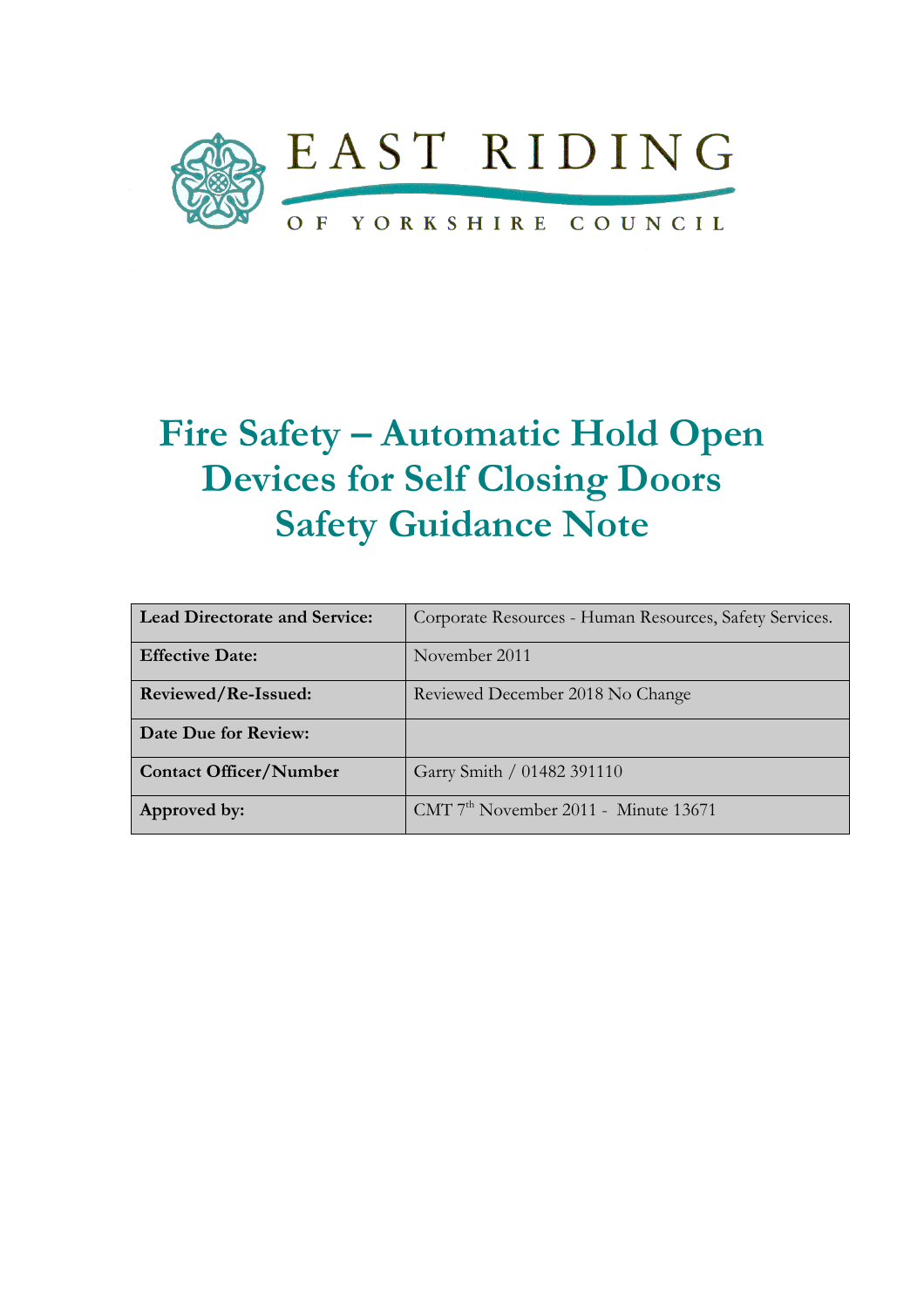# 1. Introduction

Self closing fire doors are an essential part of a fire safety scheme, but they can frequently create barriers to free movement around the building.

It is quite common to find that the self closing devices on these fire doors have been disabled by the use of wedges to improve movement and even air circulation in hot weather.

In the event of a fire, such actions can prejudice the safety of all occupants by permitting smoke, heat and flame to spread rapidly throughout the floor or building.

The only approved method of keeping a self closing fire door in the open position is by fitting an automatic 'hold open' device that is suitable for the location in question.

# 2. 'Hold Open' Devices

There are a variety of devices available that will hold a fire door in the open position, some even allow the door to be open, closed or any position in between by holding the closing device off the door until released.

There are two main types of device:

- Electro-magnetic linked electrically to the fire detection system, and,
- Acoustically operated devices that function when the fire alarm sounders operate (ie Dorguards)

### Not all devices are suitable for all locations.

British Standard 7273 Part 4: 201507 Code of Practice for the Operation of Fire Protection Measures – Part 4 Actuation of Release Mechanisms for Doors covers this subject in detail.

The standard imposes criteria under which these devices must fail safe with three categories; A the highest and most reliable, B a lower standard and C a standard equal to category B but where there is no direct communication path between the fire detection control panel and the device itself (acoustically operated devices).

# 3. Building Design

Good building design will recognise that self closing fire doors can impede free movement in and around the premises and will seek to obviate user problems by applying compensating features. This is especially true for buildings that are designed for less able groups of people such as care premises and schools.

The use of fire door hold open or free swing devices must be considered at the design stage particularly as the cost of retro fitting is prohibitively expensive. The end user should be consulted at all stages to determine the appropriate option in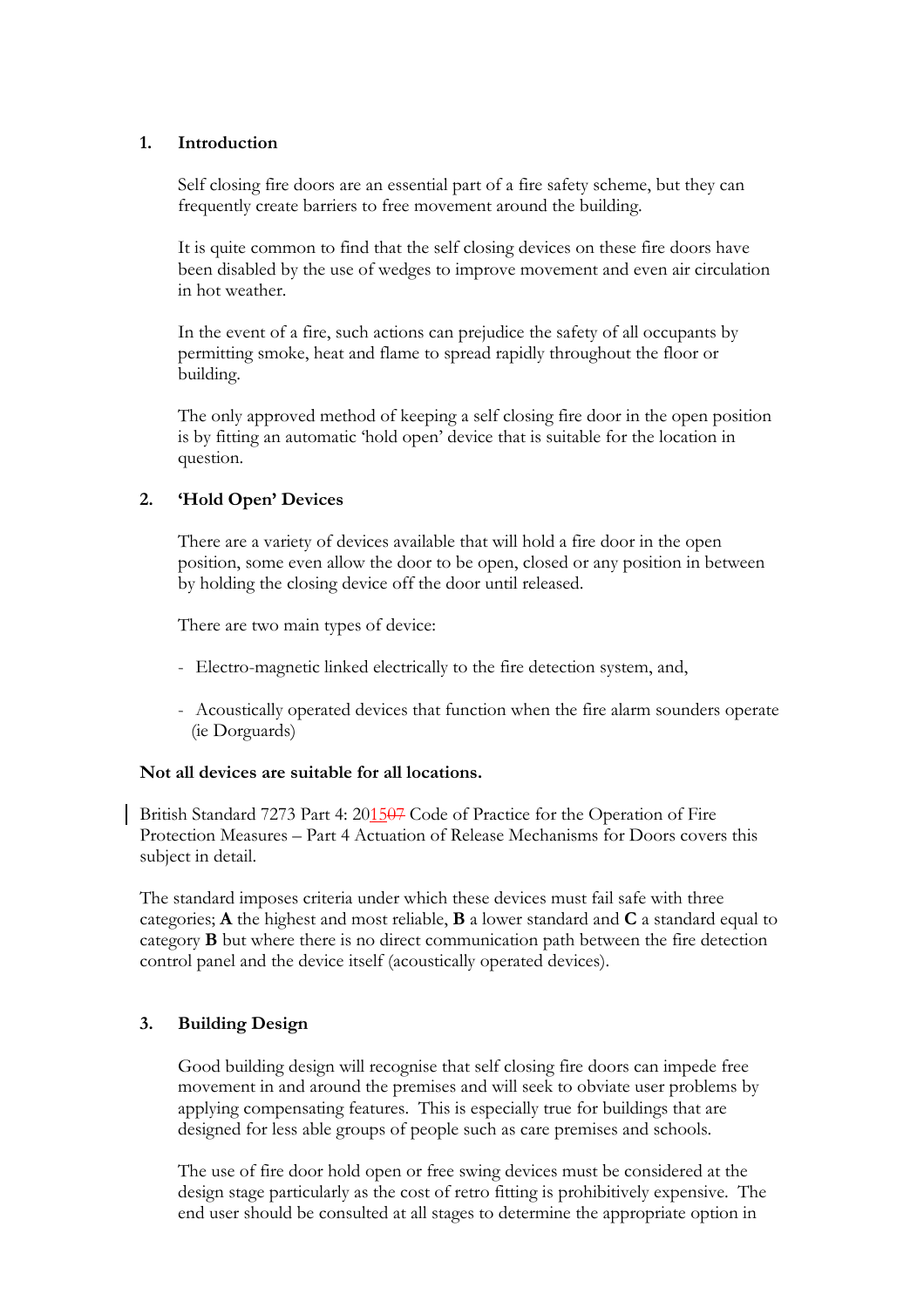each individual case.

In principle, the aim should be to install the highest standard of device that is available, commensurate with user needs and budgetary constraints.

# There are some locations where Category A devices are the only permitted option.

| Proposed location of device |                                                 |                                                                              |                                                                                                             |                                                                                  |                                                   |                                           |                                           |  |  |
|-----------------------------|-------------------------------------------------|------------------------------------------------------------------------------|-------------------------------------------------------------------------------------------------------------|----------------------------------------------------------------------------------|---------------------------------------------------|-------------------------------------------|-------------------------------------------|--|--|
|                             | Stairway enclosures in:                         |                                                                              |                                                                                                             |                                                                                  |                                                   |                                           |                                           |  |  |
| Device<br>Category          | Premises that provide sleeping<br>accommodation | by larger numbers of the public<br>Premises that may be occupied<br>$($ >50) | Premises or parts that have only<br>serving more than<br>first floors<br>ground &<br>stairway<br>the<br>one | rooms that form a fire resisting<br>Doors between corridors or<br>stairway lobby | Stairway enclosures in any other<br>circumstances | Doors across or sub-dividing<br>corridors | Doors to rooms including<br>bedroom doors |  |  |
| A                           |                                                 |                                                                              |                                                                                                             |                                                                                  |                                                   |                                           |                                           |  |  |
| $\bf{B}$                    | $\mathbf X$                                     | $\mathbf X$                                                                  | $\mathbf X$                                                                                                 |                                                                                  |                                                   |                                           |                                           |  |  |
| $\overline{C}$              | $\mathbf x$                                     | $\mathbf X$                                                                  | $\mathbf X$                                                                                                 |                                                                                  |                                                   |                                           |                                           |  |  |
|                             | Acceptable<br>Not Permitted<br>$\mathbf X$      |                                                                              |                                                                                                             |                                                                                  |                                                   |                                           |                                           |  |  |

Note: In the case of category C devices, the critical signal path and wiring between the release mechanism and any control equipment must fail to safety, i.e. the door is released to a closed position.

# 4. Considerations Necessary Prior to Fitting Category C Devices in Existing Premises

Building users often identify the need to retro fit some form of hold open device for self closing fire doors. This may be due to capability issues of occupiers or because the door(s) in question are otherwise wedged in the open position. The cheapest option is to use acoustically operated units, but these are not permitted in all locations. Indeed, due to lack of choice of mode of operation, these are often not suitable for bedroom doors where the 'free swing' devices are preferred. The following flowchart will guide users as to the suitability of these acoustically operated units in the proposed location.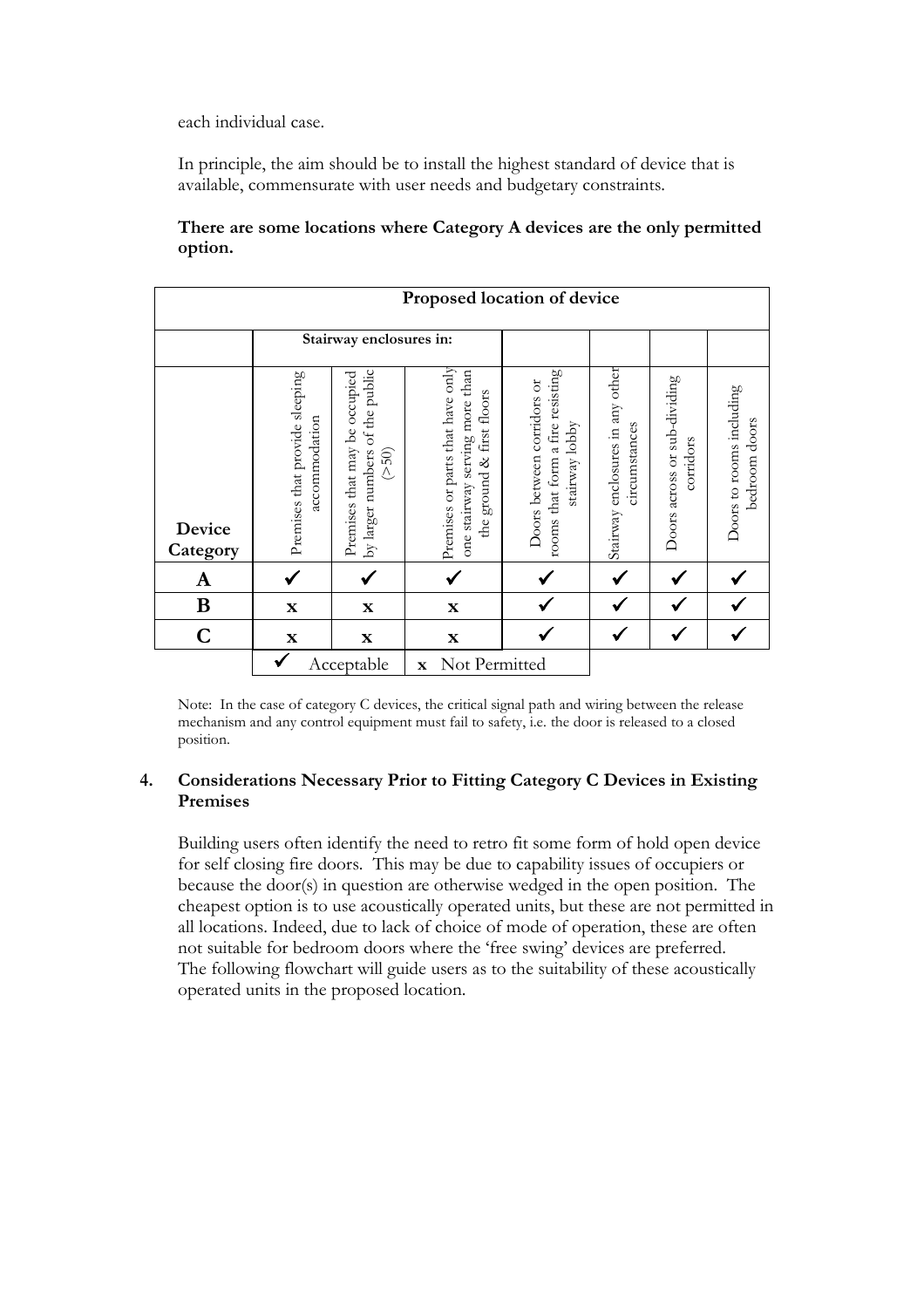

### 5. Safety Signs

A sign bearing the words "Automatic Fire Door – Keep Clear" should be mounted at approximately eye level on both sides of all self-closing fire doors that are normally held-open by release mechanisms. The sign should conform to BS 5499-5.